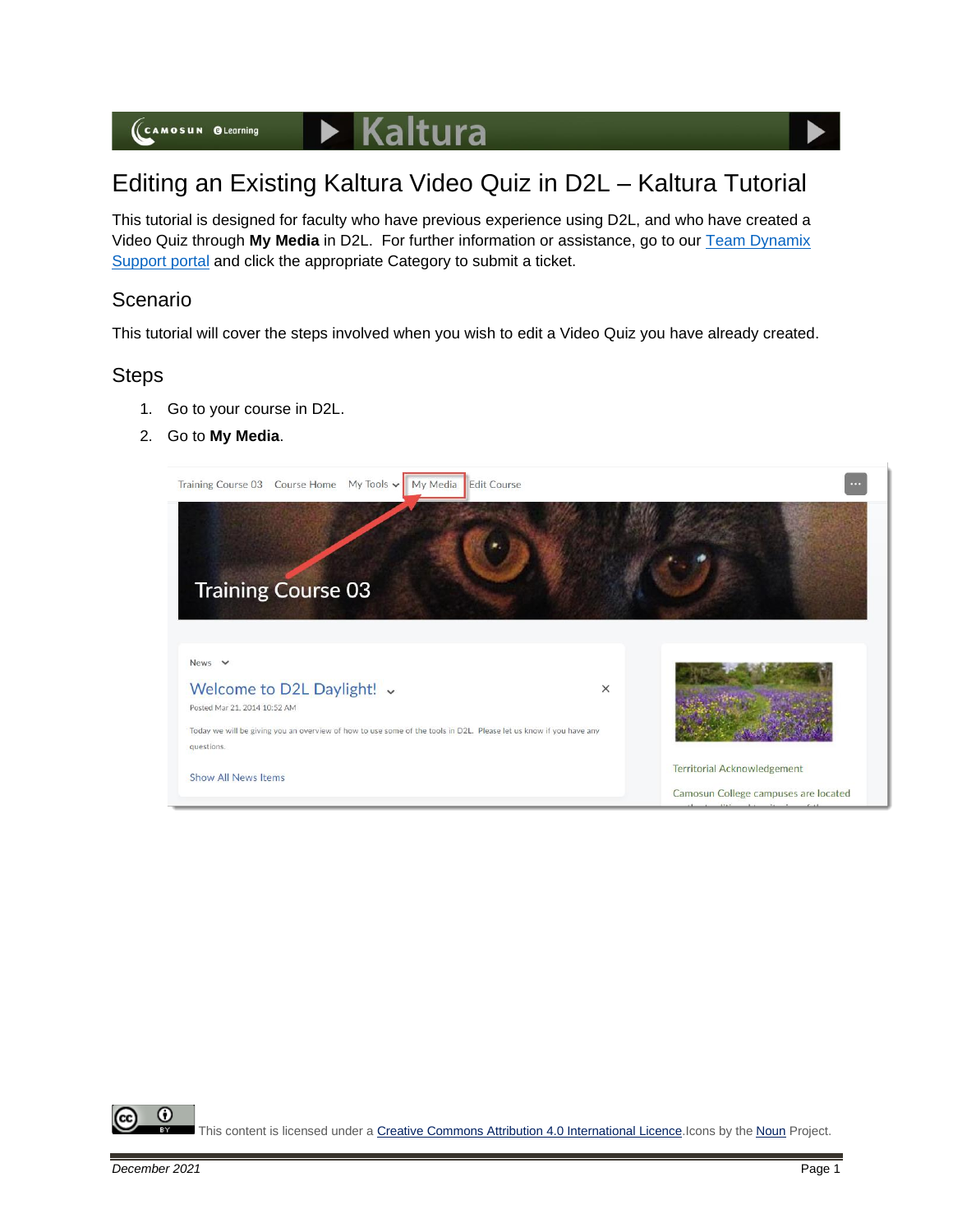3. Find the Video Quiz you want to edit, and click on its title.

| <b>My Media</b>                              |                                                                                                 |   | c                      | + Captions Requests |
|----------------------------------------------|-------------------------------------------------------------------------------------------------|---|------------------------|---------------------|
| Q<br>Search My Media                         |                                                                                                 |   |                        |                     |
| Sort by Most Recent v<br>View All Status & v | View All Media v                                                                                | 挂 | $\odot$ Add New $\sim$ | ACTIONS ~           |
| $\Box$                                       |                                                                                                 |   |                        |                     |
| ∙                                            | <b>Introduction Quiz</b><br>This i<br>Introduction for the FLO Fundamentals course<br>Published |   |                        | ◢ 血                 |
|                                              | introduction<br>$\bullet$ 0<br>Owner • on September 21st, 2020                                  |   |                        |                     |

4. Scroll down, click **Actions** and select **Launch Editor**.

| $0:00$ / 1:06<br>$\bullet$                                                                                               | 图 1x 20 g <sup>m</sup>                                           |
|--------------------------------------------------------------------------------------------------------------------------|------------------------------------------------------------------|
| Introduction Quiz<br>on September 21st, 2020<br><b>O</b> Video Quiz <sup>Q</sup> Created from Copy on<br>From            | $\bullet$ 0                                                      |
| <b>&amp; Attachments</b><br>S <sub>bare</sub><br>Details<br>Q<br>This is<br>introduction for the FLO Fundamentals course | ACTIONS Y<br>← Back<br>$\triangle$ Edit                          |
| introduction<br>Embedded In Context - Training Course 03<br>Appears In                                                   | <b>O</b> Publish<br><b>Lil</b> Analy cs<br>$\pm$ Cap on & Enrich |
| Comments                                                                                                                 | Launch Editor<br><b>O</b> Delete                                 |

 $\overline{0}$ ඥ This content is licensed under [a Creative Commons Attribution 4.0 International Licence.I](https://creativecommons.org/licenses/by/4.0/)cons by the [Noun](https://creativecommons.org/website-icons/) Project.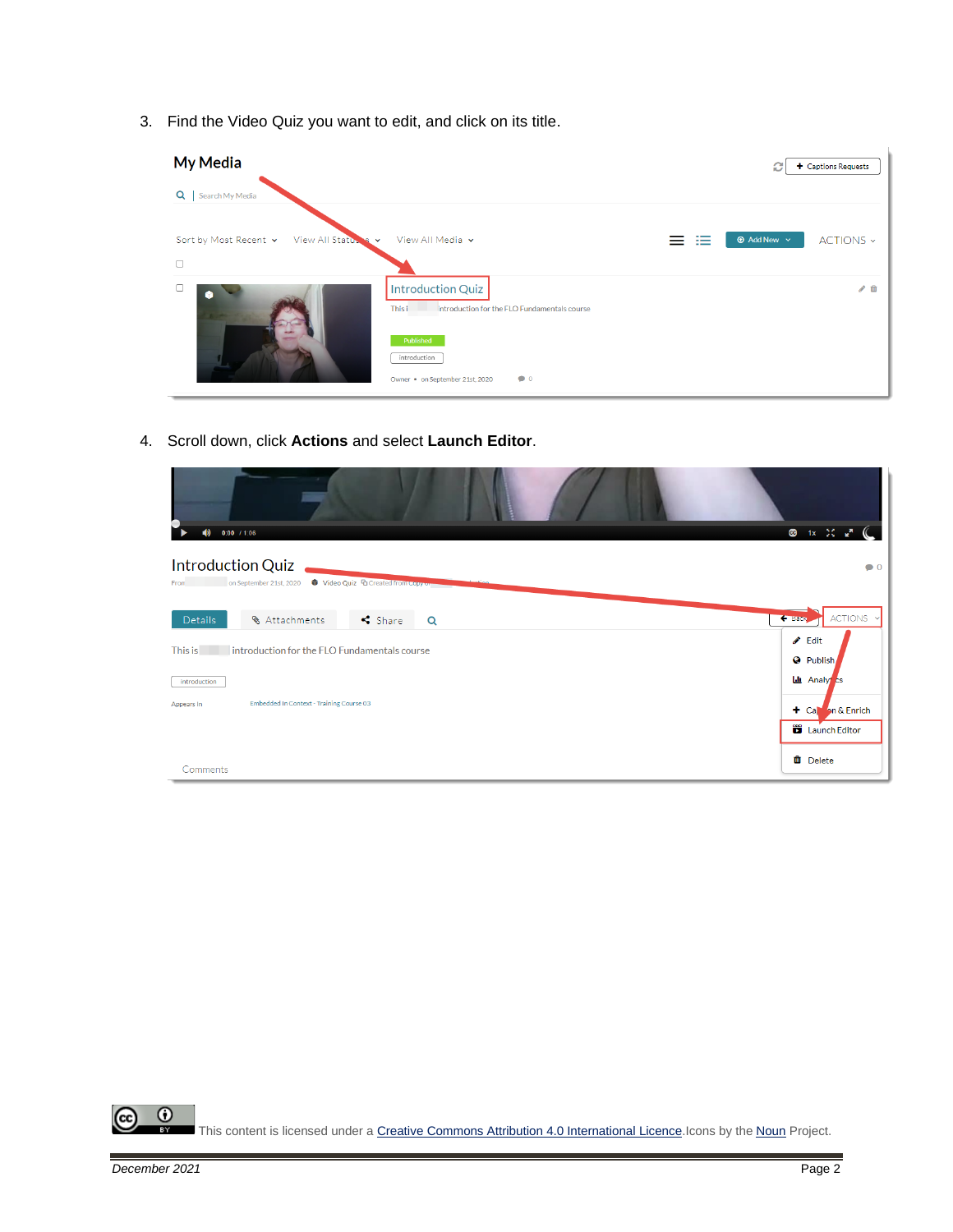5. Edit the **Details**, **Scores**, and **Experience** information if needed.



6. Add questions as needed (see the tutorial *Creating a Video Quiz in Kaltura* for more information). To edit an existing question, click on the question icons on the timeline to jump to a specific question, make your changes, and click **Save**. Continue jumping to, and editing the questions as needed.

| $\Box$<br>Y     | <b>Introduction Quiz</b><br>Preview                                                           | Done           |
|-----------------|-----------------------------------------------------------------------------------------------|----------------|
| $\blacksquare$  | $\bowtie$<br>What Learning Management System does Camosun use?                                | $\circ$        |
|                 | Canvas<br><b>Moodle</b>                                                                       |                |
|                 | <b>D2L Brightspace</b>                                                                        | v.             |
|                 | $\ddot{}$<br>$\mathop{\mathbb{I}}\limits^{\bullet}$<br>Questi <sub>a</sub> 1<br><b>Delete</b> | Save           |
|                 | $\leftarrow \rightarrow \rightarrow$<br>00:06 / 01                                            |                |
| Total Q: 4<br>❸ | 00:06.76<br>ದಾ<br>G<br>Y                                                                      | $\overline{A}$ |
| $\leftarrow$    |                                                                                               |                |

 $\Omega$ This content is licensed under [a Creative Commons Attribution 4.0 International Licence.I](https://creativecommons.org/licenses/by/4.0/)cons by the [Noun](https://creativecommons.org/website-icons/) Project.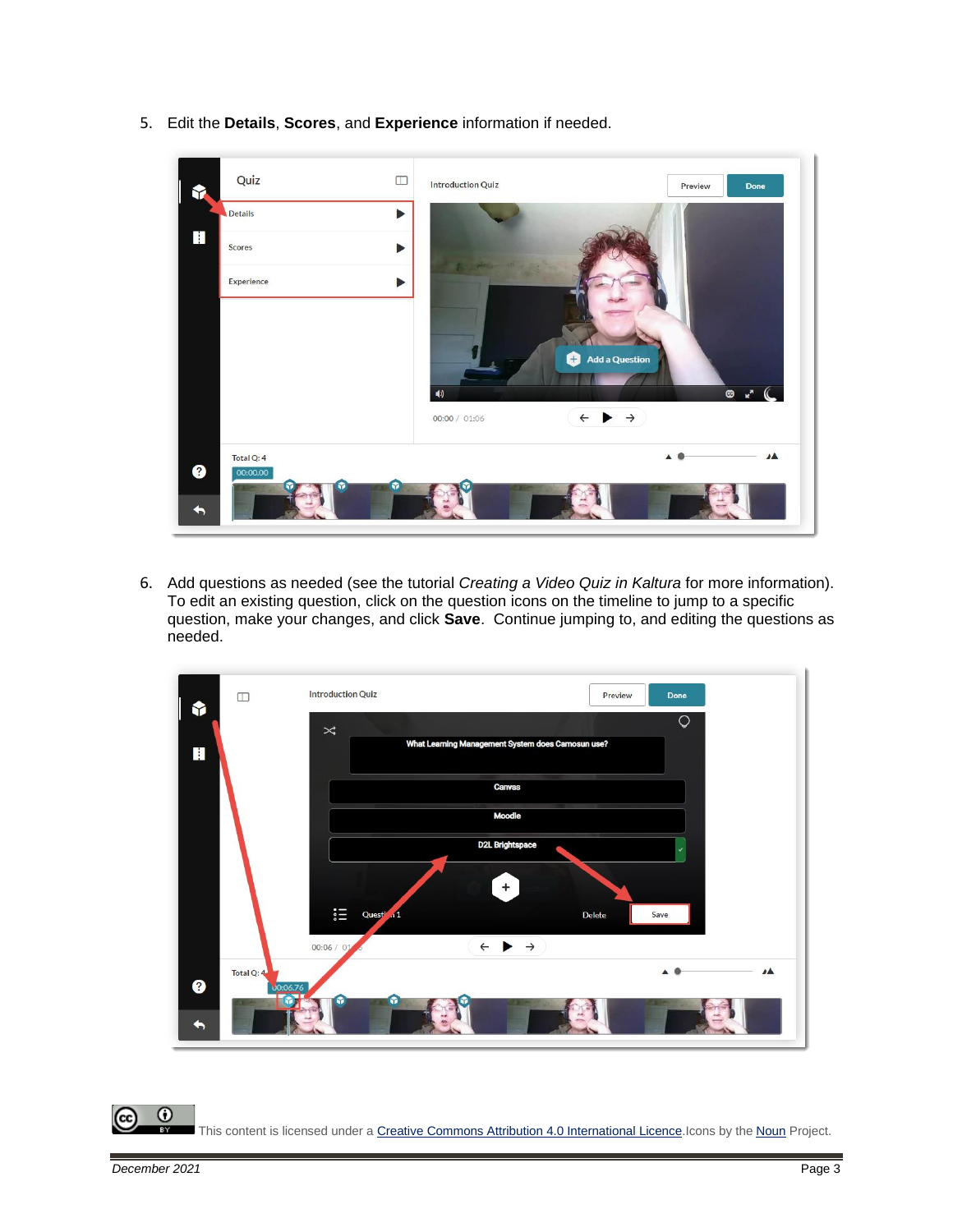7. To delete a question, click the question icon on the timeline, then click **Delete**. *Note that when you click Delete, there is NO warning, and once you Delete a question, there is no "undo" function*.



8. To move questions on the timeline to a different moment in the video, click the question icon to bring up the question, then click and drag the question icon right or left on the timeline and drop it where you want it. Click **Save**.



 $\odot$ This content is licensed under [a Creative Commons Attribution 4.0 International Licence.I](https://creativecommons.org/licenses/by/4.0/)cons by the [Noun](https://creativecommons.org/website-icons/) Project.